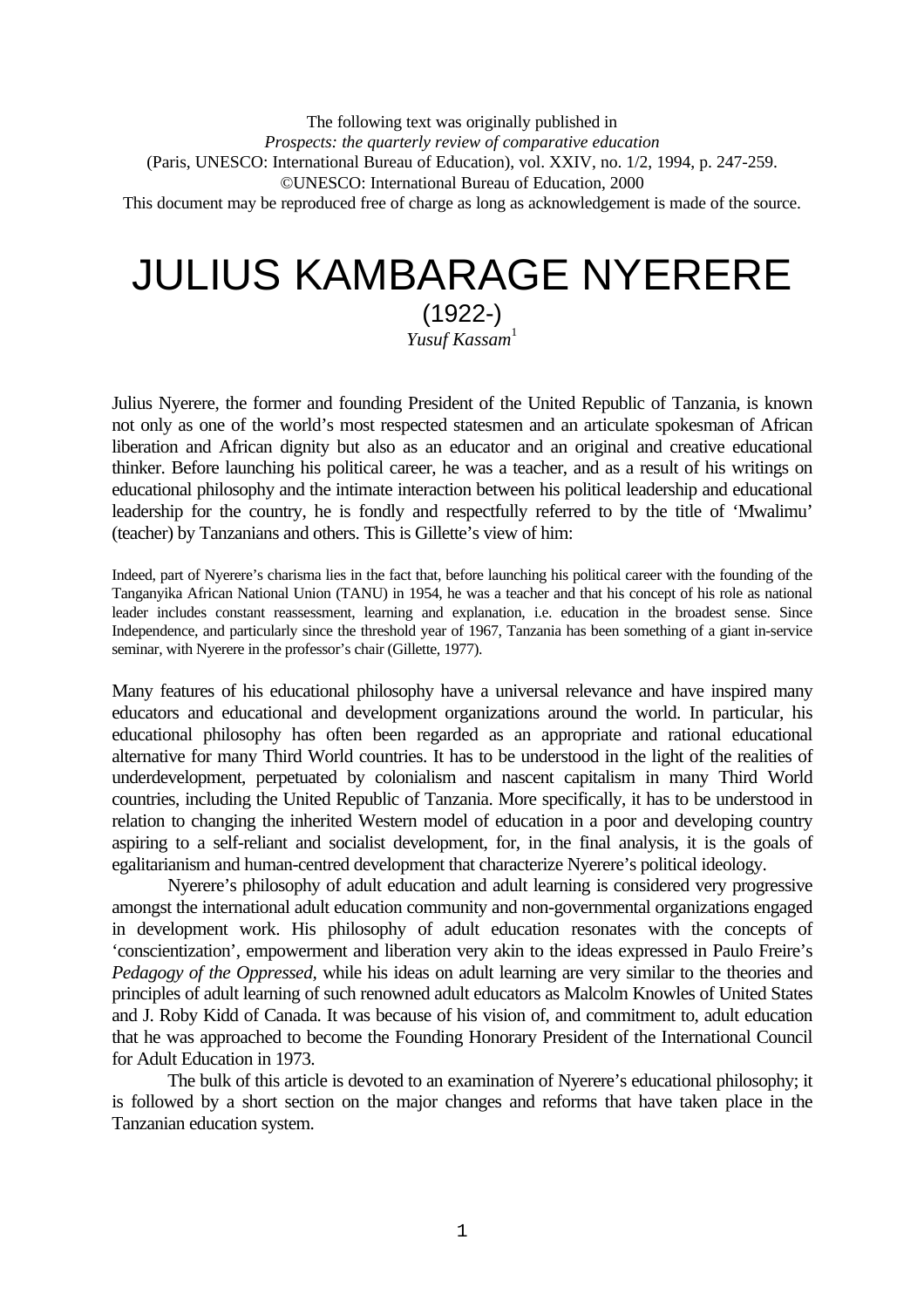## **Brief background on Nyerere's career**

A very brief account of Nyerere's educational and political careers needs to be given in order to fully understand the origins and context of his educational philosophy. Julius Nyerere was born in Butiama, in the north of the United republic of Tanzania, in April 1922. He was the son of a Zanaki chief. Educated at Roman Catholic mission schools, he was baptized a Catholic at the age of 20. After teacher training at Makerere College, Uganda, he taught until 1949, when he went to the University of Edinburgh on a government scholarship, the first Tanganyikan to attend a British university. He received a master's degree in history and political economy in 1952 and returned to teach in Tanganyika. During the course of his studies at Edinburgh, he translated Shakespeare's *Julius Ceasar* into Kiswahili. In 1954, Nyerere was a founding member of the Tanganyika African National Union (TANU), of which he was elected president. He was briefly a nominated member of the Tanganyikan Legislative Council in 1954 and 1957. Abandoning teaching for full-time politics, he pressed the case for Tanganyikan independence at the United Nations in 1955 and 1956. He was elected to the Legislative Council in 1958 and reelected in 1960, when TANU won seventy of the seventy-one seats. Nyerere became Chief Minister of Tanganyika's first cabinet and was designated Prime Minister on the achievement of full independence in December 1961. In January 1962 he resigned the premiership to devote himself to party affairs. The following December, when Tanganyika became a republic, he was elected President. He became President of the United Republic of Tanzania after the union of Tanganyika and Zanzibar in 1964 and was reelected to successive five-year terms beginning in 1965. After retiring from the presidency in 1985, he remained Chairman of the Chama Cha Mapinduzi (CCM), or Revolutionary Party, formed in 1977 by the merger of TANU and the Afro-Shirazi Party of Zanzibar. He retired from CCM's chairmanship in 1990.

# **Tanzania's development ideology**

To understand Nyerere's philosophy of education, it is necessary to briefly outline the particular nature of development ideology that Nyerere espoused.

During the formulation of Nyerere's educational philosophy, the United Republic of Tanzania's development goals and strategies were based on the policy of socialism and self-reliance enshrined in the Arusha Declaration of 1967 (Nyerere, 1968*a*). Socialism laid stress on the concept of equal opportunity and the need to reduce social inequities. As Nyerere stated: 'The objective of socialism in the United Republic of Tanzania is to build a society in which all members have equal rights and equal opportunities; in which all can live in peace with their neighbours without suffering or imposing injustice, being exploited, or exploiting; and in which all have a gradually increasing basic level of material welfare before any individual lives in luxury' (Nyerere, 1968*e*, p. 340).

In the context of the United Republic of Tanzania's realities of poverty and underdevelopment, the Arusha Declaration emphasized the need for mobilizing human resources for self-reliant development rather than relying on capital or material resources: 'The development of a country is brought about by people, not by money. Money, and the wealth it represents, is the result and not the basis of development' (Nyerere, 1968*a*, p. 243). The three prerequisites of development identified were land, good policies and good leadership.

The focus of development was realistically put on the rural areas, since about 90% of the people live there and the majority of them depend on subsistence agriculture. Rural development was further based on encouraging people to live and work together on a cooperative basis through the formation of organized villages or *ujamaa* (a Kiswahili word meaning 'familyhood', the concept on which Tanzanian socialism is based).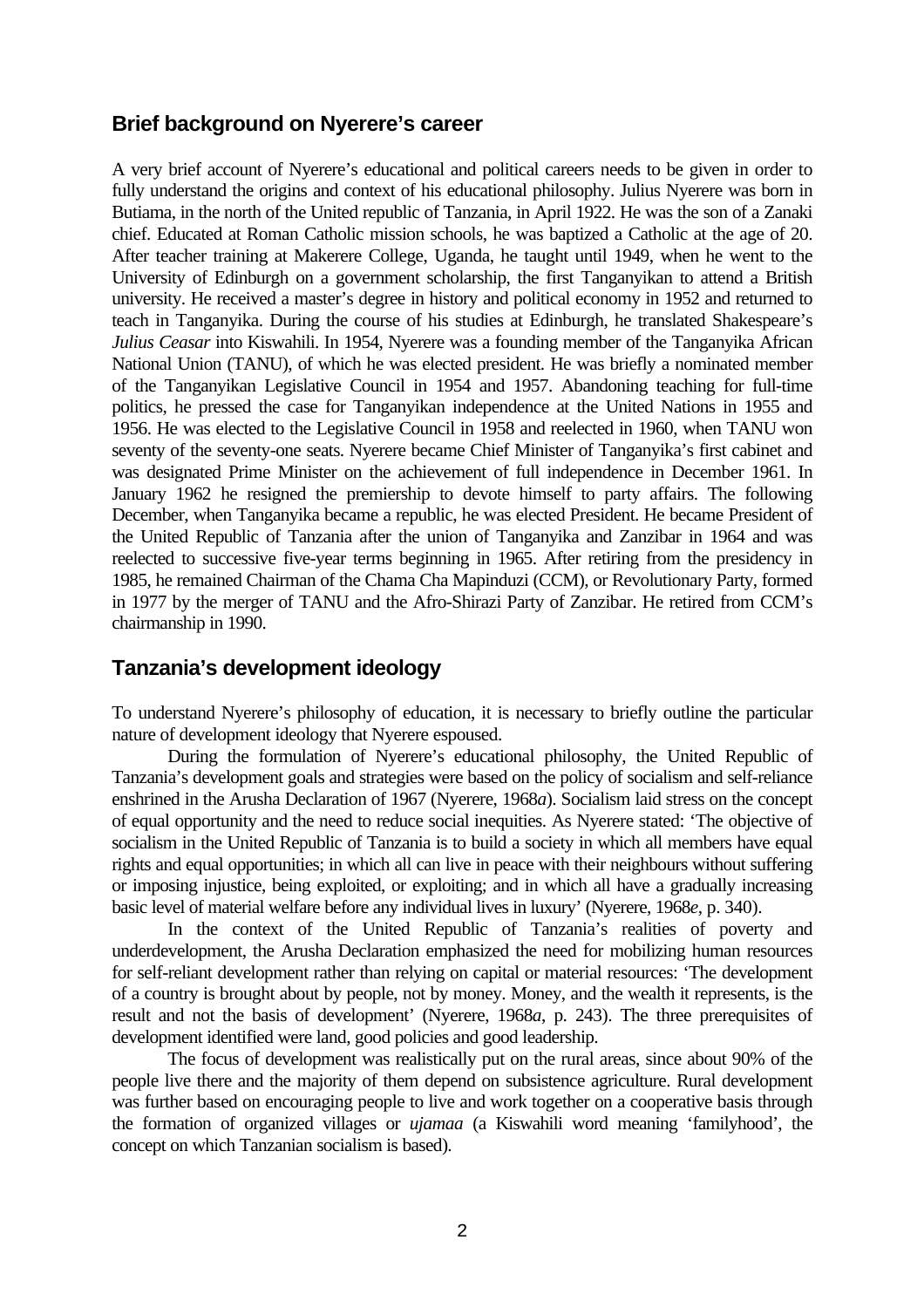In addition to raising the standard of living, Tanzanian socialism also aimed to develop a particular quality of life which is people-centred. It attached commitment to the belief that there are more important things in life than the amassing of riches, and that if the pursuit of wealth clashes with things like human dignity and social equality, the latter will be given priority 'for the purpose of all social, economic and political activity must be man' (Nyerere, 1968*d*, p. 316).

It is only through the development of *people* rather than *things* that people's true freedom and human dignity can be preserved. The development of roads, buildings and agricultural production, and so forth are regarded only as tools of development. 'A new road extends a man's freedom only if he travels upon it' (Nyerere, 1973*c*, p. 59).

The commitment to socialist and self-reliant development required participation of the people in the planning and decision-making processes pertaining to their own development. (See, for example, Tanganyika African National Union, 1971, p. 9.)

In *The Varied Paths to Socialism,* Nyerere noted the danger of a situation that lacks the participation of the people:

If the people are not involved in public ownership, and cannot control the policies followed, the public ownership can lead to fascism not socialism [...] socialism is only possible if the people as a whole are involved in the government of their political and economic affairs (Nyerere, 1968*c*, pp. 309-10).

In a nutshell, development in the United Republic of Tanzania was conceived in terms of a more equitable distribution of wealth and the absence of exploitation rather than in terms of the gross national product alone. Development is not confined exclusively to increasing economic production and productivity, but includes all-round development of the people in terms of their education, health, nutrition, housing, child care and the like, and, above all, the achievement of a particular quality of life which is people-centred. Development plans and policies should be focused on the majority of the people, and that means rural development. Development also stressed the importance of people's active participation in, and control of, their own development.

# **Nyerere's educational philosophy**

Nyerere's educational philosophy can be analyzed and classified under two main headings: education for self-reliance; and adult education (including lifelong learning, and education for liberation).

## EDUCATION FOR SELF-RELIANCE

The bulk of Nyerere's educational philosophy is contained in his 1967 policy document entitled *Education for Self-Reliance* which deals with formal schooling (Nyerere, 1968*b*). This policy has some parallels with Mahatma Gandhi's 'basic education' proposal, particularly in relation to the introduction of productive work and self-reliance in schools, as well as a 'radical restructuring of the sociology of school knowledge' (Kumar, 1989). Basically, *Education for Self-Reliance*:

- (a) makes a critique of the inadequacies and inappropriateness of colonial education;
- (b) outlines the kind of society the United Republic of Tanzania is trying to build;
- (c) examines some salient features of the education system that existed around 1967 in the light of the newly declared goals and strategy of socialist development; and
- (d) proposes changes designed to transform the education system in order to make it more relevant and appropriate in serving the needs and goals of a socialist society with a predominantly rural economy.

According to Nyerere, colonial education was based on the assumptions of a colonialist and capitalist society, and was therefore designed to transmit the values of the colonizing power and to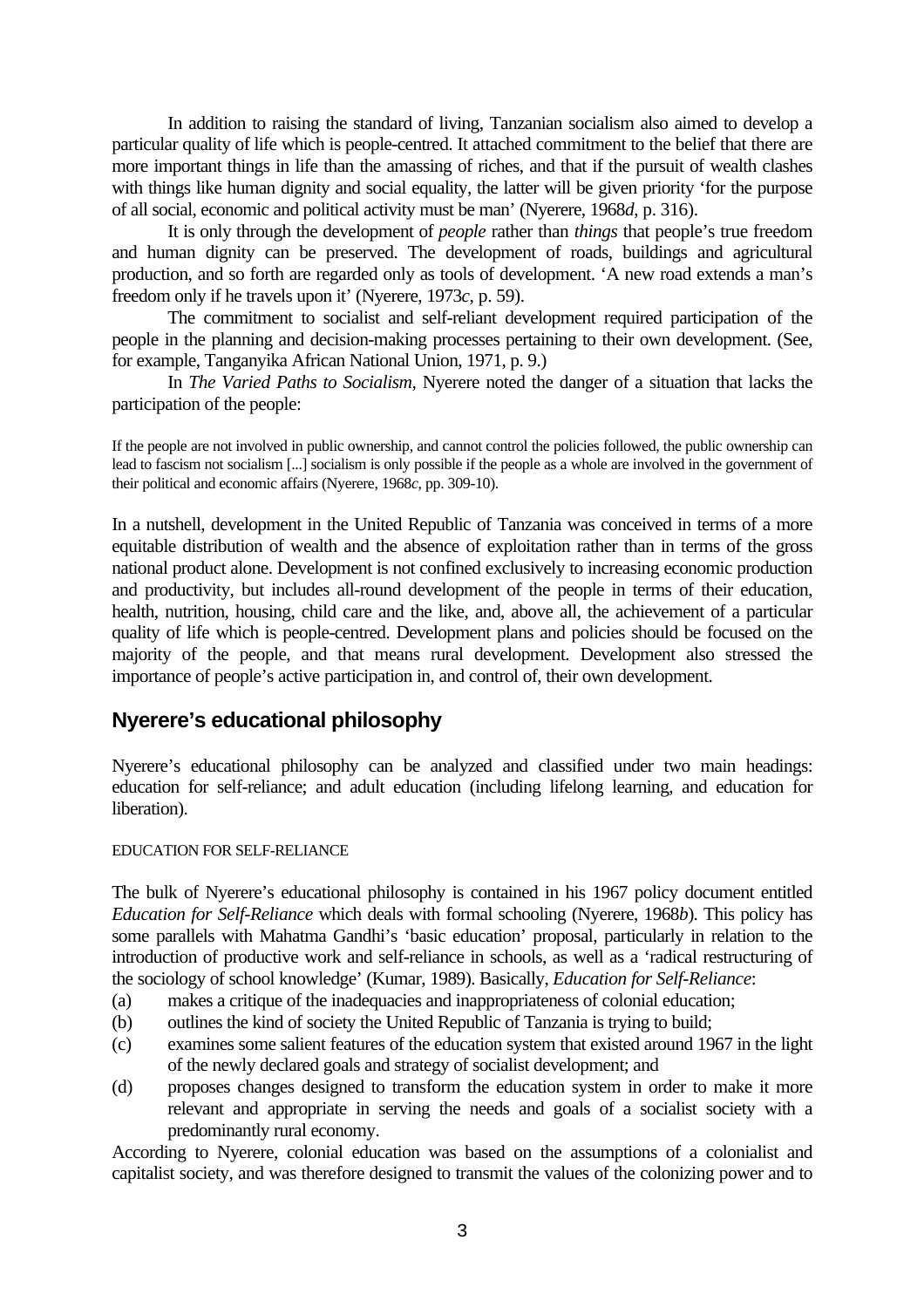train individuals for the service of the colonial state. It induced attitudes of subservience, human inequality, and individualism, and emphasized white-collar skills. The content of colonial education was largely alien and the entire education system was organized by racial segregation.

Nyerere analyzed four basic features of the Tanzanian education system existing in 1967. He was particularly concerned about how it discouraged the integration of pupils into society as a whole and promoted attitudes of inequality, intellectual arrogance, and individualism among those who entered the school system.

- 1. Formal education is basically elitist in nature, catering to the needs and interests of the very small proportion of those who manage to enter the hierarchical pyramid of formal schooling: 'We have not until now questioned the basic system of education which we took over at the time of Independence. We have never done that because we have never thought about education except in terms of obtaining teachers, engineers, administrators, etc. Individually and collectively we have in practice thought of education as a training for the skills required to earn high salaries in the modern sector of our economy' (Nyerere, 1968*b*, p. 267).
- 2. The education system divorces its participants from the society for which they are supposed to be trained.
- 3. The system breeds the notion that education is synonymous with formal schooling, and people are judged and employed on the basis of their ability to pass examinations and acquire paper qualifications.
- 4. The system does not involve its students in productive work. Such a situation deprives society of their much-needed contribution to the increase in national economic output and also breeds among the students a contempt for manual work.

Given the realities of a poor, underdeveloped, and agricultural economy and the cherished goals of socialist transformation, Nyerere proposed an alternative educational model designed to reorient the goals, values, and structure of education.

According to Nyerere, education must serve the common good and foster the social goals of living together and working together. Education must help in the development of a society in which all members share its resources fairly equally. Education must inculcate a sense of commitment to society. In addition to the inculcation of social values, education

[...] must also prepare young people for the work they will be called upon to do in the society which exists in the Tanzania—a rural society where improvement will depend largely upon the efforts of the people in agriculture and in village development. This does not mean that education in Tanzania should be designed just to produce passive agricultural workers of different levels of skill who simply carry out plans or directions received from above. It must produce good farmers; it has also to prepare people for their responsibilities as free workers and citizens in a free and democratic society, albeit a largely rural society. They have to be able to think for themselves, to make judgements on all issues affecting them; they have to be able to interpret the decisions made through the democratic institutions of our society, and to implement them in the light of the local circumstances peculiar to where they happen to live.

It would thus be gross misinterpretation of our needs to suggest that the educational system should be designed to produce robots, who work hard but never question what the leaders in government or TANU are doing and saying. [...] The education provided must therefore encourage the development in each citizen of three things: an enquiring mind; an ability to learn from what others do, rejecting or adapting it to his own needs; and a basic confidence in his own position as a free and equal member of the society, who values others and is valued by them for what he does and not for what he obtains (Nyerere, 1968*b*, p. 274).

In terms of the organizational changes in the education system, Nyerere proposed three principle and interconnected changes: the entry age into primary school; the content of the curriculum itself; and the organization of the schools. The primary school entry age would be raised from 5 or 6 years to 7 years so that the student is older, more responsible and more mature on leaving school. Primary education would be restructured in such a way that it becomes a complete education in itself, rather than simply a preparation for secondary education. Similarly, secondary education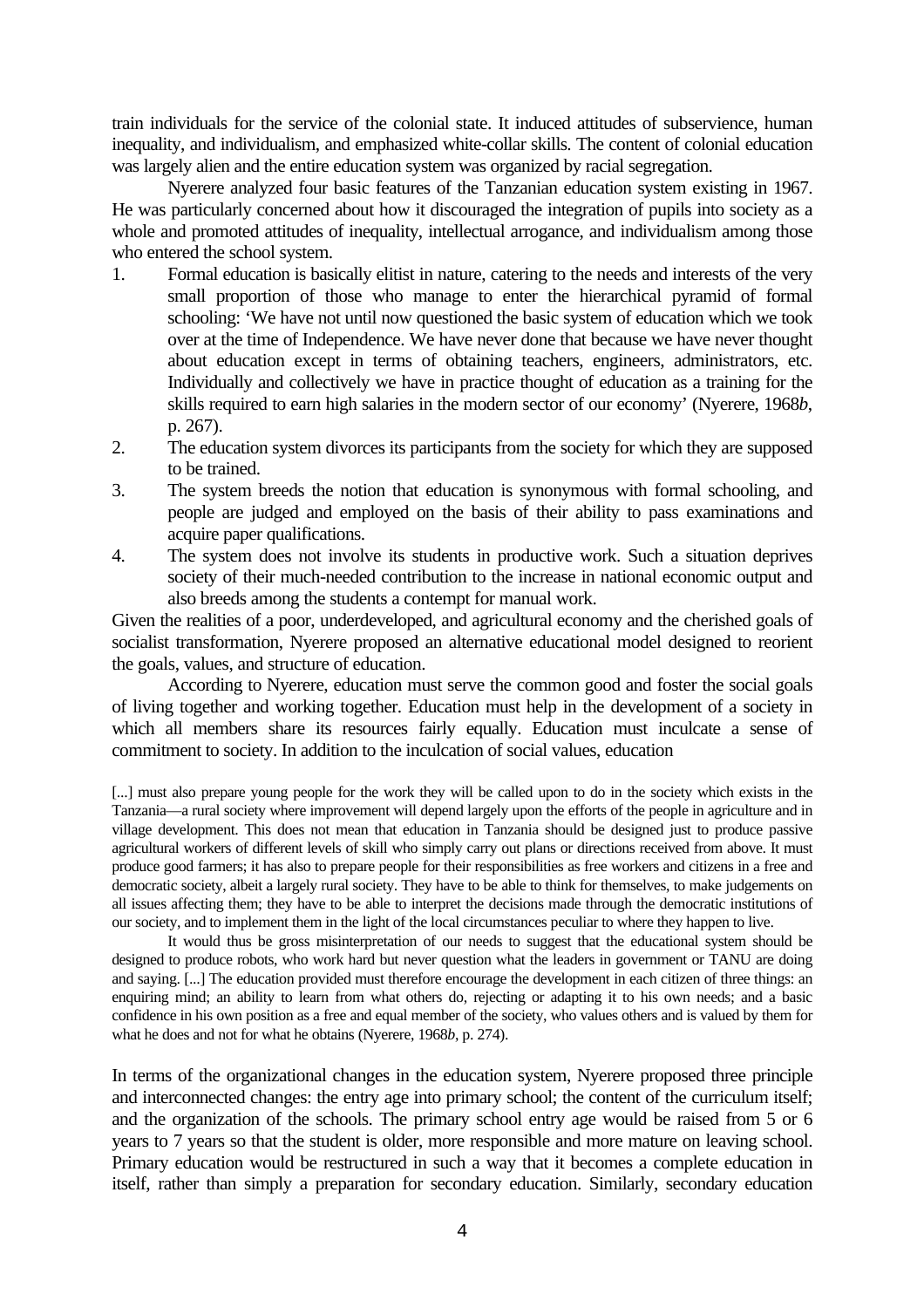would not simply be a preparation for higher education. The major purpose of the education system should be to prepare people for a meaningful and productive life, and for service in the villages and rural areas:

We should not determine the type of things children are taught in primary schools by the things a doctor, engineer, teacher, economist, or administrator needs to know. Most of our pupils will never be any of these things. We should determine the type of things taught in the primary schools by the things which the boy or girl ought to know—that is, the skills he ought to acquire and the values he ought to cherish if he, or she, is to live happily and well in a socialist and predominantly rural society, and contribute to the improvement of life there. Our sights must be on the majority—it is they we must be aiming at in determining the curriculum and syllabus. Those most suitable for further education will still become obvious and they will not suffer. For the purpose is not to provide an inferior education to that given at present. The purpose is to provide a different education—one realistically designed to fulfil the common purpose of education in the particular society of Tanzania. The same must be true at post-primary schools (Nyerere, 1968*b*, p. 282).

The reorientation of the school curriculum has to go hand-in-hand with de-emphasizing the importance of formal examinations, which merely assess a person's ability to learn facts. Furthermore, it is necessary to abandon examinations that are geared to an 'international standard' or practice regardless of the country's particular problems and needs.

Another change Nyerere proposed in the organizational structure of schools is that they must become both social and economic centres for the local communities, so as to make them an integral part of the society and economy:

Each school should have, as an integral part of it, a farm or workshop which provides the food eaten by the community, and makes some contribution to the national income. [...] This is not a suggestion that a school farm or workshop should be attached to every school for training purposes. It is a suggestion that every school should also be a farm (Nyerere, 1968*b*, p. 283).

Such a reorganization of schools involved both pedagogical and attitudinal implications. It would contribute to the integration of theory with practice, as well as the integration of mental with manual labour. The assessment of student performance would take into account both academic abilities and the work done for the school and community. In terms of societal attitudes and values, students would learn the meaning of living together and working together for the good of all. In this way, their commitment to the development of their own society would be strengthened.

In summary, *Education for Self-Reliance* proposed the following changes in the educational system:

- 1. It should be oriented to rural life.
- 2. Teachers and students should engage together in productive activities and students should participate in the planning and decision-making process of organizing these activities;
- 3. Productive work should become an integral part of the school curriculum and provide meaningful learning experience through the integration of theory and practice.
- 4. Examinations should be downgraded.
- 5. Children should begin school at seven years so that they would be old enough and sufficiently mature to engage in self-reliant and productive work when they leave school.
- 6. Primary education should be complete in itself rather than merely serving as a means to higher education.
- 7. Students should become self-confident and co-operative, and develop critical and inquiring minds.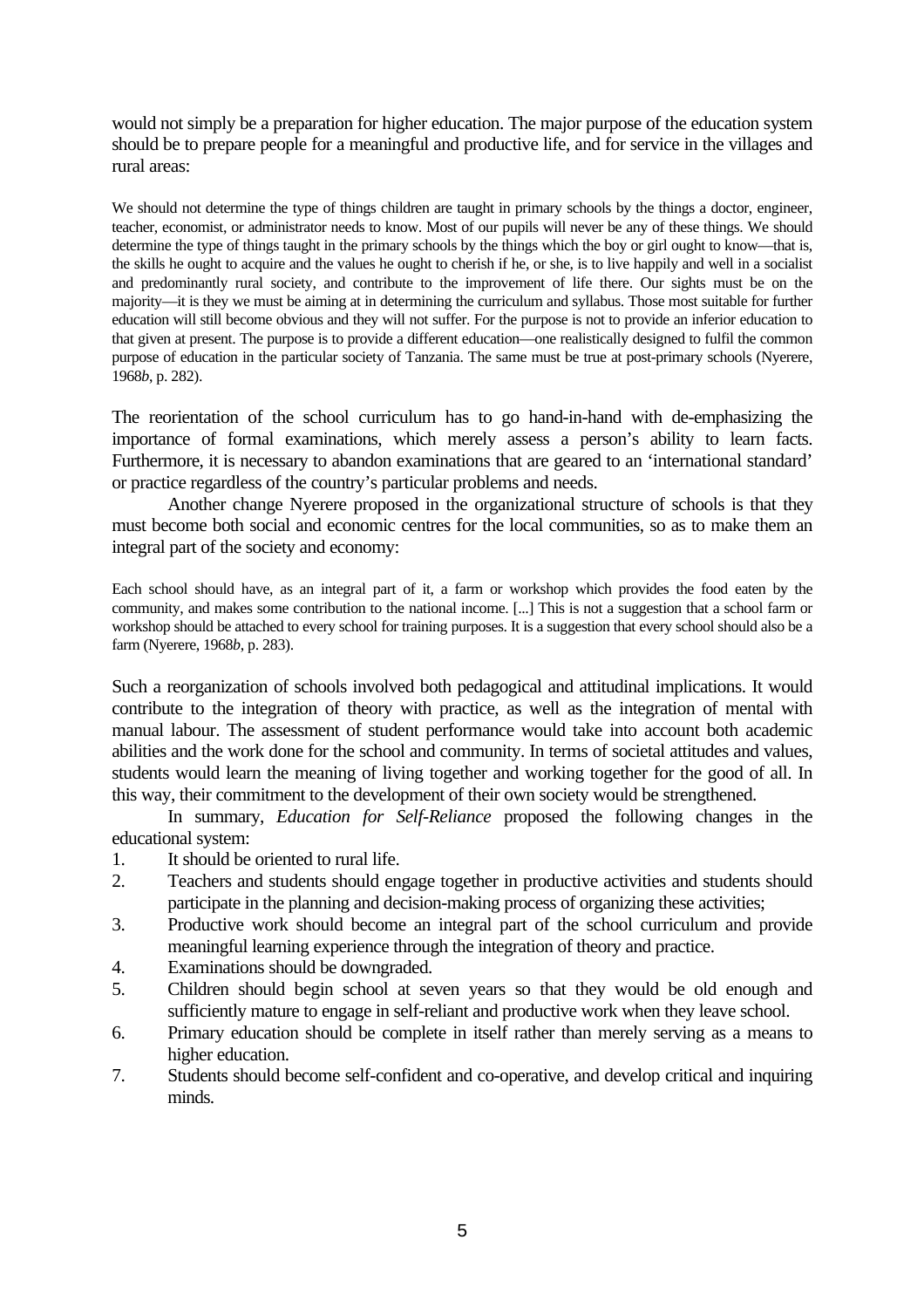## ADULT EDUCATION, LIFELONG LEARNING AND EDUCATION FOR LIBERATION

Nyerere's philosophy on adult education, lifelong learning and education for liberation is in many ways a natural development of his ideas embodied in *Education for Self-Reliance*, particularly those relating to some of the inherent limitations and inadequacies of formal schooling. While in *Education for Self-Reliance* Nyerere addressed himself primarily to the needs and conditions of the United Republic of Tanzania, his writings on adult education, lifelong learning, and education for liberation deal with educational issues on a more general and universal level, as well as with those pertaining specifically to the United Republic of Tanzania. His concepts of lifelong learning and education for liberation can be subsumed under his philosophy of adult education, which, for purposes of analysis, can be placed under four main headings, albeit with some overlap.

*The role of adult education in development*. Nyerere's conviction about the role of adult education as a means of development and as a part of development has been recognized by many development planners, economists and educators. In addition to imparting knowledge and skills, he looks on adult education as basically a political process.

The starting point of Nyerere's conceptualization of the role of adult education in social change and development is pegged to the purpose of education in general as well as to the purpose of development as a whole. Accordingly, starting from the premise that the purpose of development is liberation, the purpose of education:

[...] is the liberation of Man from the restraints and limitations of ignorance and dependency. Education has to increase men's physical and mental freedom—to increase their control over themselves, their own lives, and the environment in which they live. The ideas imparted by education, or released in the mind through education, should therefore be liberating ideas; the skills acquired by education should be liberating skills (Nyerere, 1978, p. 27-28).

Similarly, Nyerere argued that adult eduction has to be directed at helping people to develop themselves:

It has to contribute to an enlargement of Man's ability in every way. In particular it has to help men decide for themselves—in co-operation—what development is. It must help men to think clearly; it must enable them to examine the possible alterative courses of action; to make a choice between those alternatives in keeping with their own purposes; and it must equip them with the ability to translate their decisions into reality (Nyerere, 1978, p. 28).

In the process of doing things and acting on reality, the individual has no choice but to co-operate with others, and therefore education for liberation is also education in co-operating with others. However, learning will not have the desired liberating impact on the people if their learning is oriented to obtaining a certificate,

[...] for such a desire is merely another aspect of the disease of the acquisitive society—the accumulation of goods for the sake of accumulating them. The accumulation of knowledge or, worse still, the accumulation of pieces of paper which represent a kind of legal tender for such knowledge, has nothing to do with development (Nyerere, 1978, p. 29).

According to Nyerere, one of the primary and most significant functions of adult education is to arouse consciousness and critical awareness among the people about the need for and possibility of change:

The first function of adult education is to inspire both a desire for change, and an understanding that change is possible. For a belief that poverty or suffering is 'the will of God' and that man's only task is to endure, is the most fundamental of all the enemies of freedom (Nyerere, 1978, p. 29).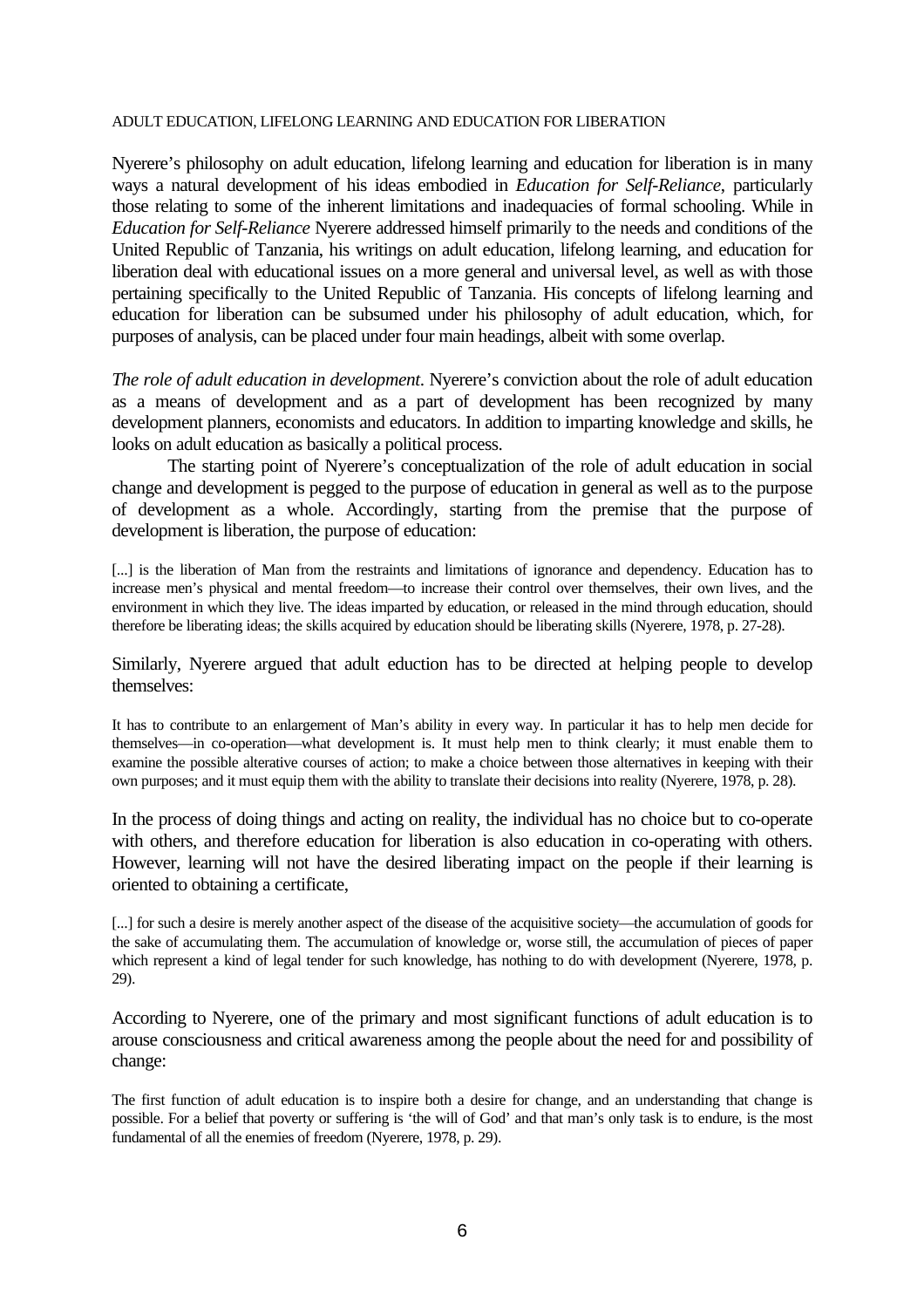The second function or stage of adult education is to help people to determine the nature of the change they want and how to bring it about. These two functions of adult education are quite similar to what Paulo Freire refers to as a process of 'conscientization', in which he argues there is a need to change the adult's pessimistic and fatalistic perspective of reality and enable that person to acquire a 'critical' vision of his or her environment (Freire, 1970).

In the context of the United Republic of Tanzania, Nyerere outlines three main objectives of adult education. The first objective is to shake Tanzanians out of a resignation to the kind of life they have lived for centuries past; the second is to help people learn how to improve their lives; the third is to help people understand the national policies of socialism and self-reliance (Nyerere, 1973*a*, p. 137-38).

*The definition and scope of adult education*. Nyerere's definition of adult education is very broad. Again it emphasizes the need for social change:

Adult education [...] incorporates anything which enlarges men's understanding, activates them, helps them to make their own decisions, and to implement those decisions for themselves. It includes training, but it is much more than training. It includes what is generally called 'agitation' but it is much more than that. It includes organization and mobilization, but it goes beyond them to make them purposeful (Nyerere, 1978, p. 30).

The broad scope and role of adult education requires two types of adult educators, according to Nyerere. The first group consists of what he calls 'generalists'—political activists, educators, community development workers and religious teachers. Such people, he argues, cannot be politically neutral by the very nature of their work, for their important role is to activate the people and arouse their consciousness: 'Adult education is a [...] highly political activity. Politicians are sometimes more aware of this fact than educators and therefore they do not always welcome real adult education' (Nyerere, 1978, p. 31).

The second group of educators needed for adult education are what he calls 'specialists' with a wide range of professional expertise in health, nutrition, child care, agriculture, management, literacy, and so on.

Nyerere's definition of adult education also incorporates the concept of lifelong learning and learning that is associated with work, normally referred to as workers' education. Two quotations serve to illustrate his viewpoint:

Education is something that all of us should continue to acquire from the time we are born until the time we die (Nyerere, 1973*a*).

To live is to learn; and to learn is to try to live better (Nyerere, 1973*a*, p. 138).

On the question of making learning an integrated part of working life, Nyerere argued that:

If we are to make real progress in adult education, it is essential that we should stop trying to divide up life into sections, one of which is for education and another, longer one of which is for work, with occasional time off for 'courses'. In a country dedicated to change we must accept that education and working are both parts of living and should continue from birth until we die (Nyerere, 1973*b*, p. 300-01).

*The methods of adult education*. Nyerere defines an educator's approach to adult education on the basis that adult learning is voluntary; adult learners have to participate in identifying their own learning needs and interests, and their learning needs to be centred in their own problems and experience: 'The teacher of adults is a leader, a guide along a path which all will travel together. The teacher of adults is not giving to another something which he possesses. He is helping the learner to develop his own potential and his own capacity' (Nyerere, 1978, p. 33-34).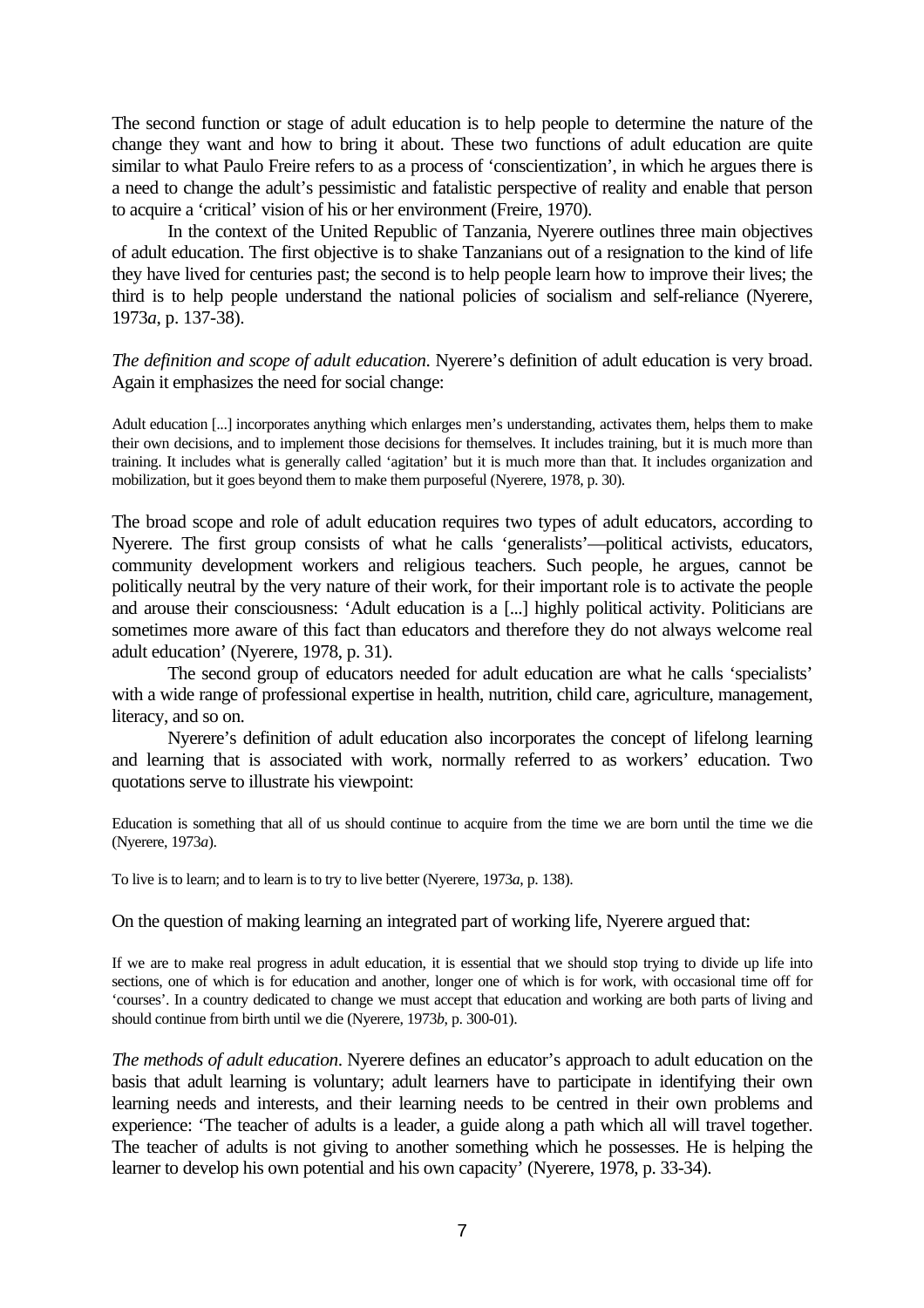*The organization of adult education*. On the question of developing an organizational structure for the provision of adult education, Nyerere recognizes that there is no ideal pattern. Therefore, the type of organization has to take into account the needs and resources of a given country as well as its cultural traditions and political commitment. One necessary condition he underlines is the need to allocate resources for adult education as part of the national budget. Adult education has to be given a priority within the overall development plans of a country, and the extent of that priority will have to be determined by a political decision. However, he warns, it would be a mistake to try to duplicate for adults the kind of establishment that exists for children in terms of staff or buildings. He does not underestimate the complex and enormous task of organizing effective adult education on a mass scale: 'There is a saying that nothing which is easy is worth doing, and it could never be said that adult education is not worth doing' (Nyerere, 1978, p. 36).

## **Philosophy versus practice**

A detailed examination of the Tanzanian education reforms<sup>2</sup> in terms of the application of Nyerere's educational philosophy to actual practice is beyond the scope of this article. However, it is necessary to make some broad and general observations.

First of all, it should be pointed out that the United Republic of Tanzania's attempts to build a socialist and self-reliant society through political, economic, social and educational actions have largely failed. Since 1986 in particular, the United Republic of Tanzania has been steadily veering to the right. The country is now much more integrated into the capitalist world system than it was at the time of independence.

Within the overall failure of achieving socialism, the United Republic of Tanzania's educational experiment, inspired and driven by Nyerere's educational philosophy, has produced a mixture of successes and failures. As noted by Samoff in his detailed case study on education in the United Republic of Tanzania, a major explanation for this combination of some success and some failure 'lies in the complex intersection of external and internal dynamics, and especially in Tanzania's unique mix of socialist vision and peripheral capitalist practice. [...] The Tanzanian experience suggests both the potential and the limits for nonrevolutionary noncapitalist development and its accompanying educational reform' (Samoff, 1990, p. 210). Many of the problems that Nyerere addressed in an attempt to transform the education system and educational policies still persist. Even during the peak of socialist construction, Nyerere himself made the following admission: 'I am becoming increasingly convinced that we in Tanzania either have not yet found the right educational policy, or have not yet succeeded in implementing it or some combination of these two alternatives' (Nyerere, 1974).

The policy of *Education for Self-Reliance* has not been fully implemented in the totality of its philosophic concepts as well as in its practice. A number of contradictions have arisen in the process of translating theory into practice.<sup>3</sup>

Commenting on the United Republic of Tanzania's inconsistent educational strategy, Joel Samoff notes:

Tanzania's transition is stymied. Its socialist vision is regularly obscured and often overwhelmed by its capitalist practice, both within and outside education. Frequently denounced, the modernization orientation is equally frequently reasserted, with both local and foreign support. [...] The Tanzanian experience points to the powerful obstacles, and perhaps the limits, of a nonrevolutionary transition (Samoff, 1990, p. 268).

However, some major achievements in the United Republic of Tanzania's educational endeavour cannot be denied. To quote Samoff again: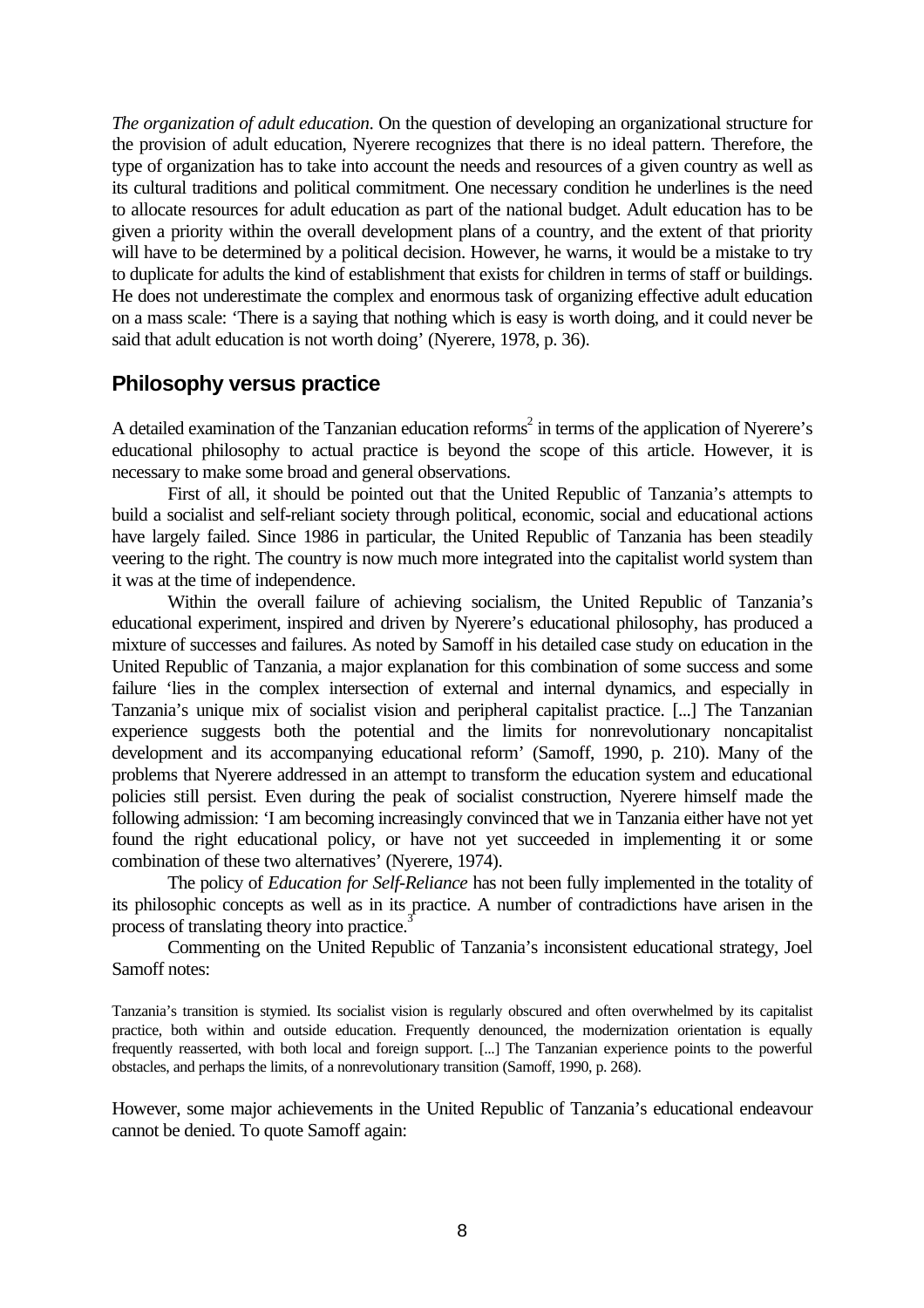Tanzania seems to offer a success story of educational reform. In a brief period, a very poor country has introduced institutional changes that reach nearly all its citizens. Primary education is essentially universal. Initial instruction uses a language and draws on experiences and materials that are familiar to everyone. Tanzania and Africa feature prominently in the curriculum at all levels. A national board sets and marks examinations. Tanzania's adult literacy is now among the highest in Africa [about 85%]. Although affluence clearly enhances the likelihood of academic success, poverty does not preclude it.

These accomplishments in turn provide the foundations for other programs. Nutritional and prenatal information can be disseminated much more widely. Agricultural improvement programs can reach remote farmers. Members of cooperatives and unions can monitor their leaders more effectively. Tanzanian citizens evince a pride in their language and their country that derives neither from chauvinistic propaganda nor from xenophobia, but rather notwithstanding their relative poverty—from a sense of accomplishment and self-confidence. In the two decades since the end of European rule, these are major achievements (Samoff, 1990, p. 209).

As for adult education, there is no doubt that it has achieved a remarkable degree of success. In fact, the innovative and phenomenal developments witnessed in adult education justifiably constitute a 'revolution'.<sup>4</sup> The United Republic of Tanzania is recognized in many parts of the world, especially among Third World countries, as having made substantial and exciting strides in adult education. Adult education has served as one of the greatest means of mobilizing the people for development. In terms of education for liberation and conscientization, the masses of the people have, by and large, discarded their fatalistic outlook on life and emerged with more self-confidence and hope in the possibilities for improving their living conditions.

### **Notes**

- 1. *Yussuf Kassam (United Republic of Tanzania).* Senior associate/consultant, E. T. Jackson & Associates, Ottawa, Canada. Formerly director of programmes for the International Council for Adult Education, Toronto; Associate Professor of adult education at the University of Dar es Salaam (1970-79); and director of the Institute of Adult Education (1979-81), United Republic of Tanzania. His fields of competence include literacy, adult education and participatory research. Author of *The Adult Education Revolution in Tanzania* and co-editor of *Participatory Research: An Emerging Alternative Methodology in Social Science Research.*
- 2. For a more detailed survey of educational changes in the United Republic of Tanzania, see Hinzen & Hundsdorfer (1979).
- 3. For a critique of *Education for Self-Reliance*, see Cliffe (1973) and Mbilinyi & Mwobahe (1975).
- 4. For a full account of the adult education revolution in Tanzania, see Kassam (1978), and for the impact of literacy, see Kassam (1979).

#### **References**

Cliffe, L. 1973. Socialist education in Tanzania. In: Cliffe, L.; Saul, J. (eds) *Socialism in Tanzania.* Dar es Salaam, East African Publishing House.

Freire, P. 1970. *Pedagogy of the Oppressed.* New York, Herder & Herder.

Gillette, A. 1977. *Beyond the Non-Formal Fashion: Towards Educational Revolution in Tanzania.* Amherst, Center for International Education, University of Massachusetts.

Hinzen, H.; Hundsdorfer, V. (eds.) 1979. *Education for Liberation and Development — The Tanzanian Experience*. Hamburg, UNESCO Institute for Education.

Kassam, Yusuf. 1978. *The Adult Education Revolution in Tanzania,* Nairobi, Shungwaya Publishers Ltd.

- ——. 1979. *Illiterate No More: The Voices of New Literates from Tanzania*. Dar es Salaam, Tanzania Publishing House.
- Kumar, Krishna. 1989. 'Profiles of Educators: Mohandas Karmachand Gandhi'. In: *Prospects* (Paris, UNESCO), Vol. XIX, No. 2.
- Mbilinyi, M.; Mwobahe, B.L. 1975. *Challenge of Education for Self-Reliance*. Dar es Salaam, Institute of Education.
- Nyerere, J.K. 1968*a*. 'The Arusha Declaration'. *Freedom and Socialism*. Dar es Salaam, Oxford University